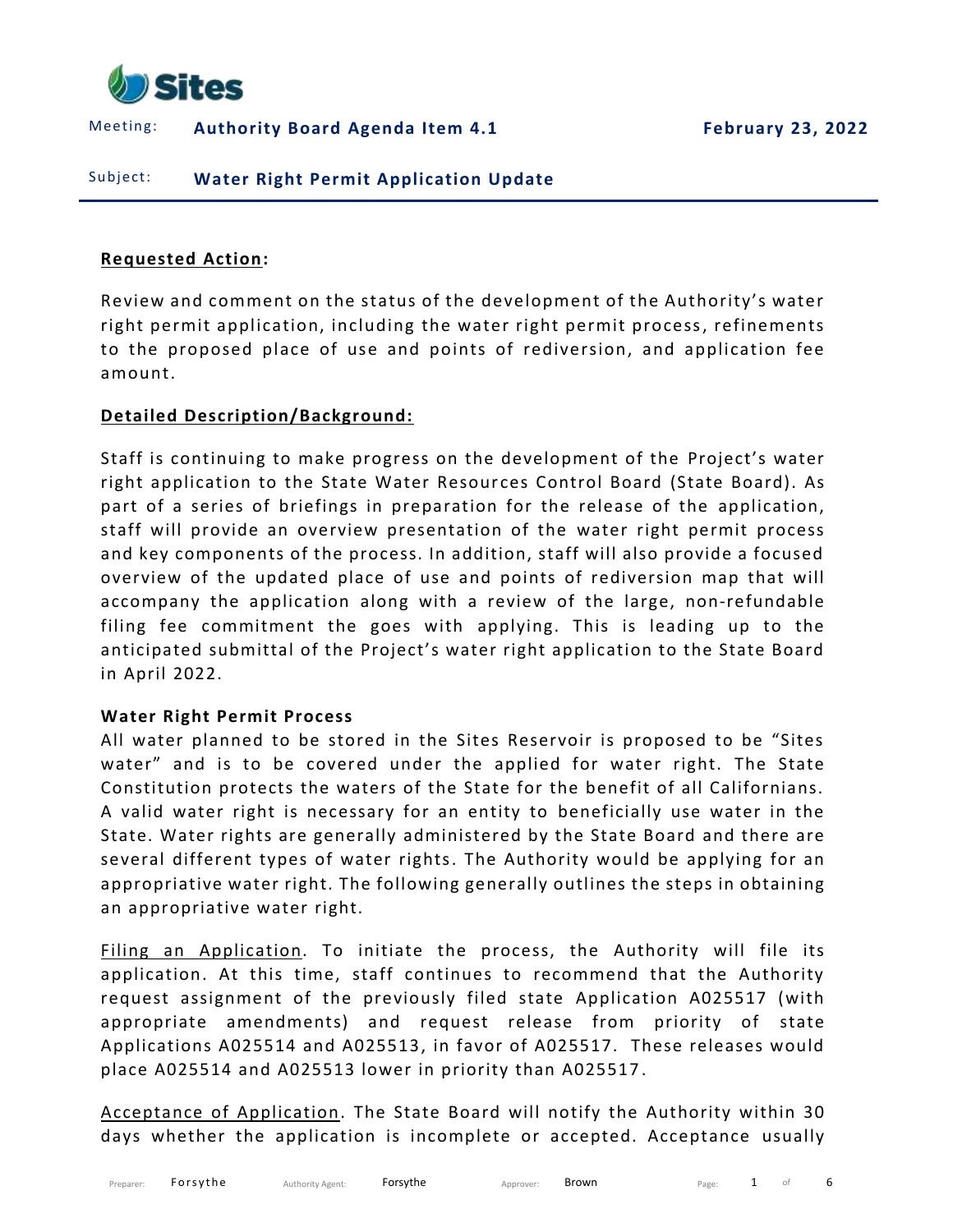establishes priority as the date of filing; however, the state filing the Authority will be requesting assignment of has a priority date of  $9/30/1977$ .

Public Notice. The State Board will then publish a public notice of the Authority's application and invite public comment for a period of at least 60 days. Any person may file a protest based on an allegation that the proposed appropriation would: interfere with prior water rights, have an adverse environmental impact, not best conserve the public interest or public trust, be contrary to law, or not be within the jurisdiction of the State Board.

Protest Resolution. Within 180 days of the close of the public comment period (which period the State Board would likely extend if requested by the Authority) , the Authority will attempt to resolve any protests that have been filed. If both the protestant and the Authority can agree to mutually acceptable conditions, the protest is resolved at this point in the process. The State Board staff may also dismiss protests during this time period if proposed standard or projectspecific permit terms address the protestants' concerns.

Hearing. Any protests not resolved or dismissed would be resolved in a formal hearing before one or more members of the State Board or a hearing officer in the State Board's Administrative Hearings Office . The State Board's decision is based upon the record established during the hearing.

Order and Permit Issuance. Two initial Board findings are required before a permit can be issued: that unappropriated water is available to supply the applicant, and that the applicant's appropriation is in the public interest. In the case of the Project, the Permit will contain standard and project-specific permit terms, or conditions under which the Project may operate. In issuance of a permit, the State Board must also comply with the California Environmental Quality Act (CEQA), and we anticipate the State Board using the Authority's CEQA document to accomplish this. The State Board will also issue an Order concurrently with the issuance of the Permit that documents the process, describes how protests were resolved, and describes how the State Board has complied with CEQA and other laws.

Permit to License. After the construction and initial operations of the Project, the Authority may progress from permit to a license. This occurs after the Authority has demonstrated beneficial use of the water. The application includes a request for 20 years following the completion of construction to put the full extent of the volume requested to beneficial use. A license is the final confirmation of the water right and remains in effect as long as the conditions in the license are being fulfilled. Licenses are typically granted for the maximum amount of water utilized under a Permit (up to the Permit amount) during the specified development period.

These key permit steps are summarized in Figure 1.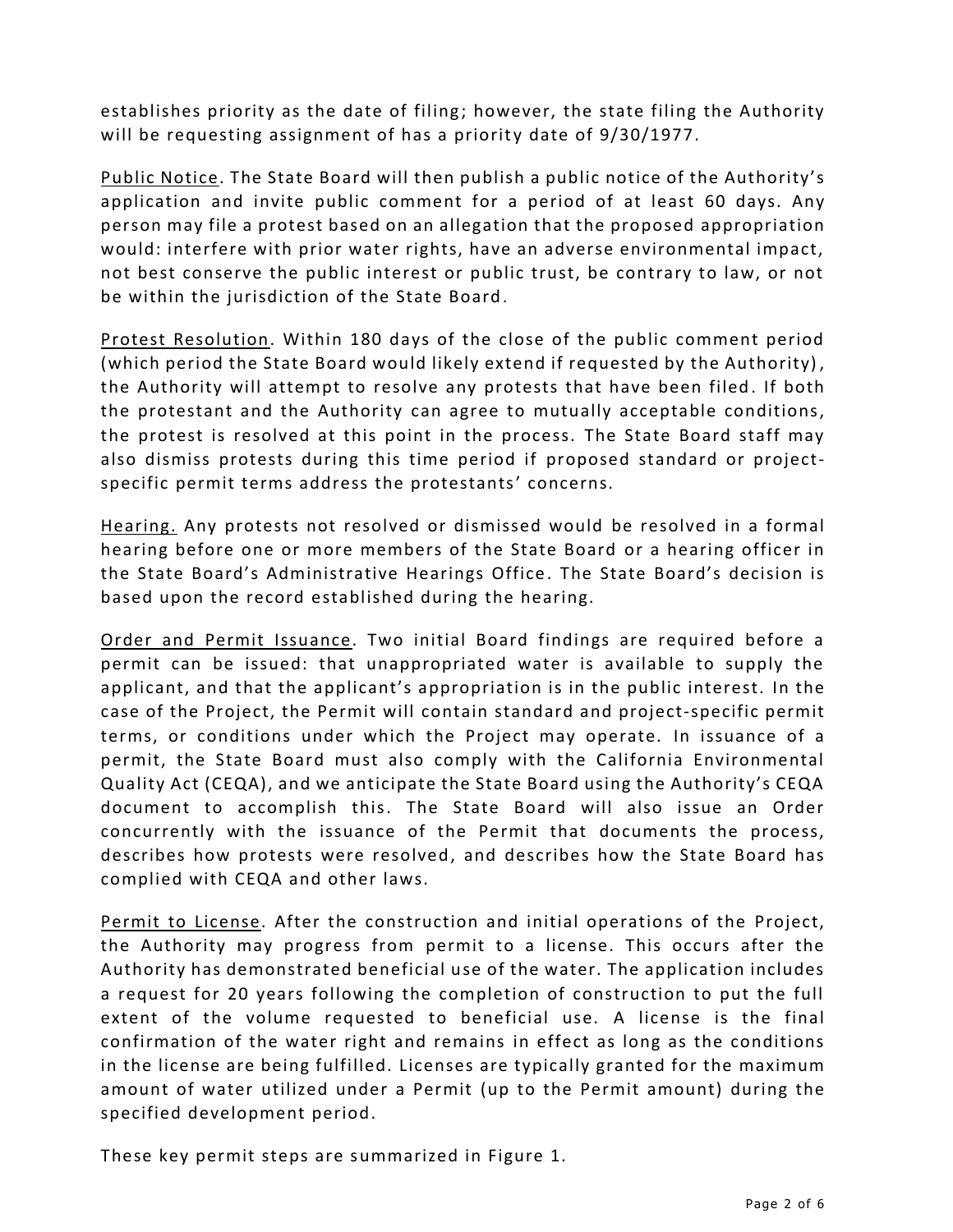

Figure 1. Key Water Right Permit Process Steps

# **Place of Use and Points of Rediversion**

Over the last several months the water rights team has continued to adjust the place of use and points of rediversion based on one-on-one discussions with member agencies and Reclamation. Revised Place of Use and Points of Diversion/Rediversion Maps are provided as Attachment 1. Minor additional revisions may be made but no substantial changes are anticipated to this map prior to submittal of the application.

## **Application Fee**

State required fees to process the Project's water right application, assign Application A025517 (with appropriate amendments) to the Authority and request release from priority of Applications A025514 and A025513 are as follows:

- Base Application Fee: \$579,952.
- Petition for Assignment of a State Filed Application filed with water right application: \$5,000.
- Request for Release from Priority of State -filed applications: \$10,000.
- Total Fee =  $$594,952$ .

All fees are non-refundable.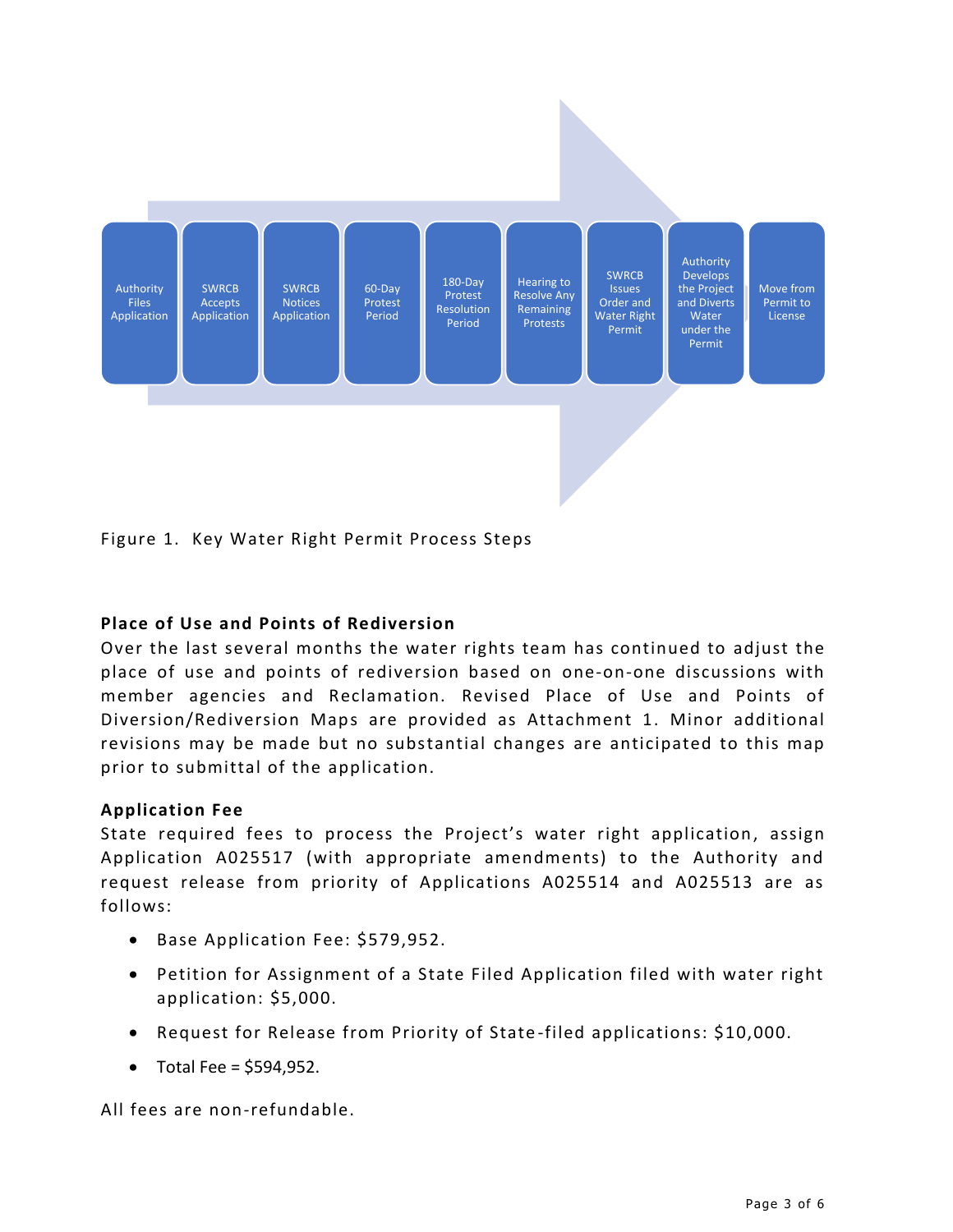The water right application fee eliminates state fees associated with filing and processing the Project's Section 401 Clean Water Act permit, which is currently estimated at \$207,000.

## **Next Steps**

Staff will continue to develop the water right application . The Water Availability Analysis and standard and project-specific terms proposed to be included in the water right application will be reviewed at the Joint Reservoir Committee and Authority Board meeting next month (March). At that time, staff also anticipates requesting approval for the Executive Director to finalize and submit the application along with the application fee in early April.

## **Prior Authority Board Action:**

December 2021: Review and comment on the status of the preparation of the water right application.

## **Fiscal Impact/Funding Source:**

None. Staff and the water rights team time to develop and submit the application, along with efforts to resolve protest and possibly participate in a hearing is currently budgeted for in Amendment 3. The water right application fee is also budgeted for in Amendment 3.

## **Staff Contact:**

Ali Forsythe

### **Primary Service Provider:**

Somach Simmons & Dunn along with MBK Engineers

### **Attachments:**

Attachment A: Proposed Place of Use and Points of Diversion/Points of Rediversion Maps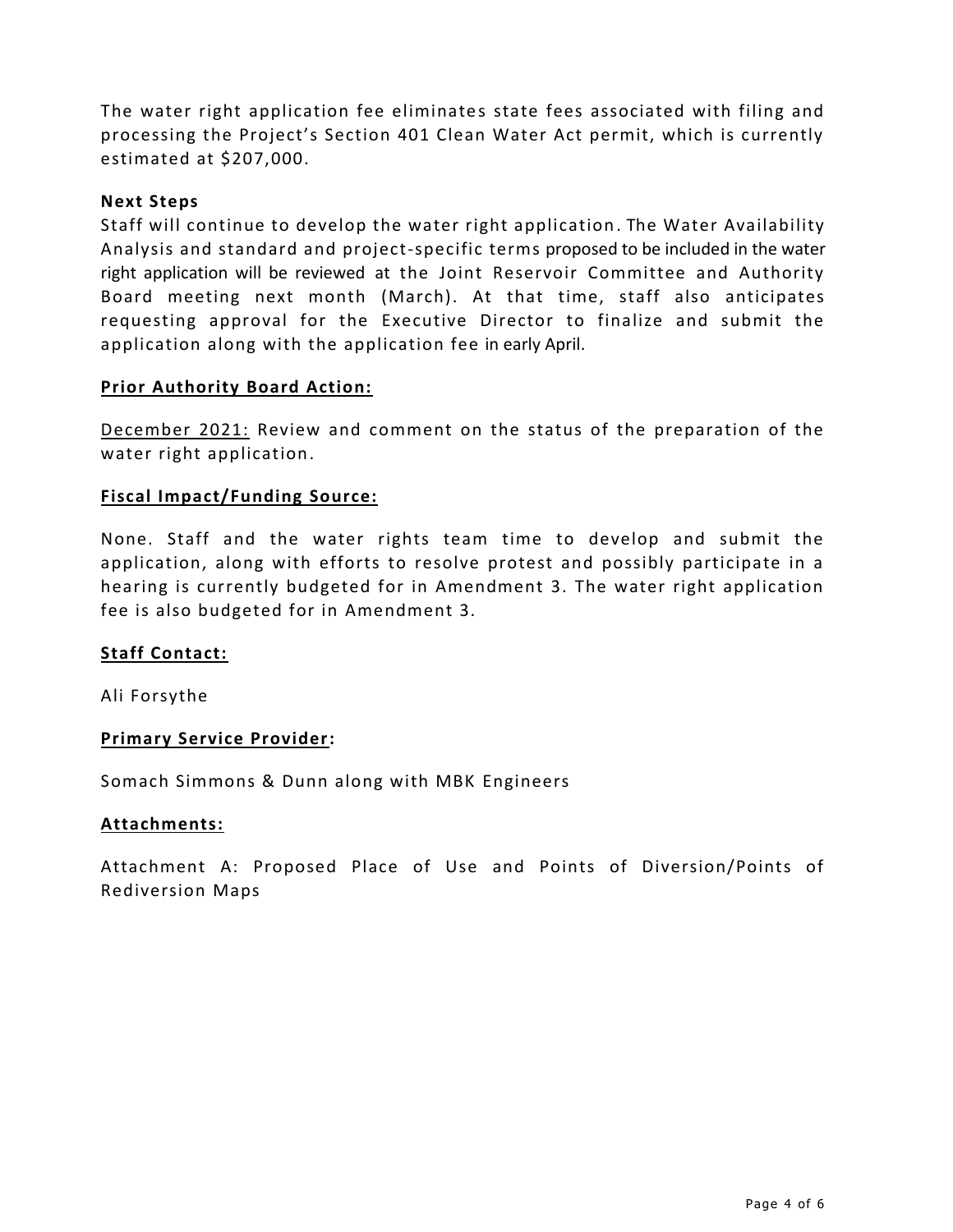**Attachment A Proposed Place of Use and Points of Diversion/Points of Rediversion Maps**



**North of Delta and Delta Proposed Place of Use and Points of Diversion/Points of Rediversion**